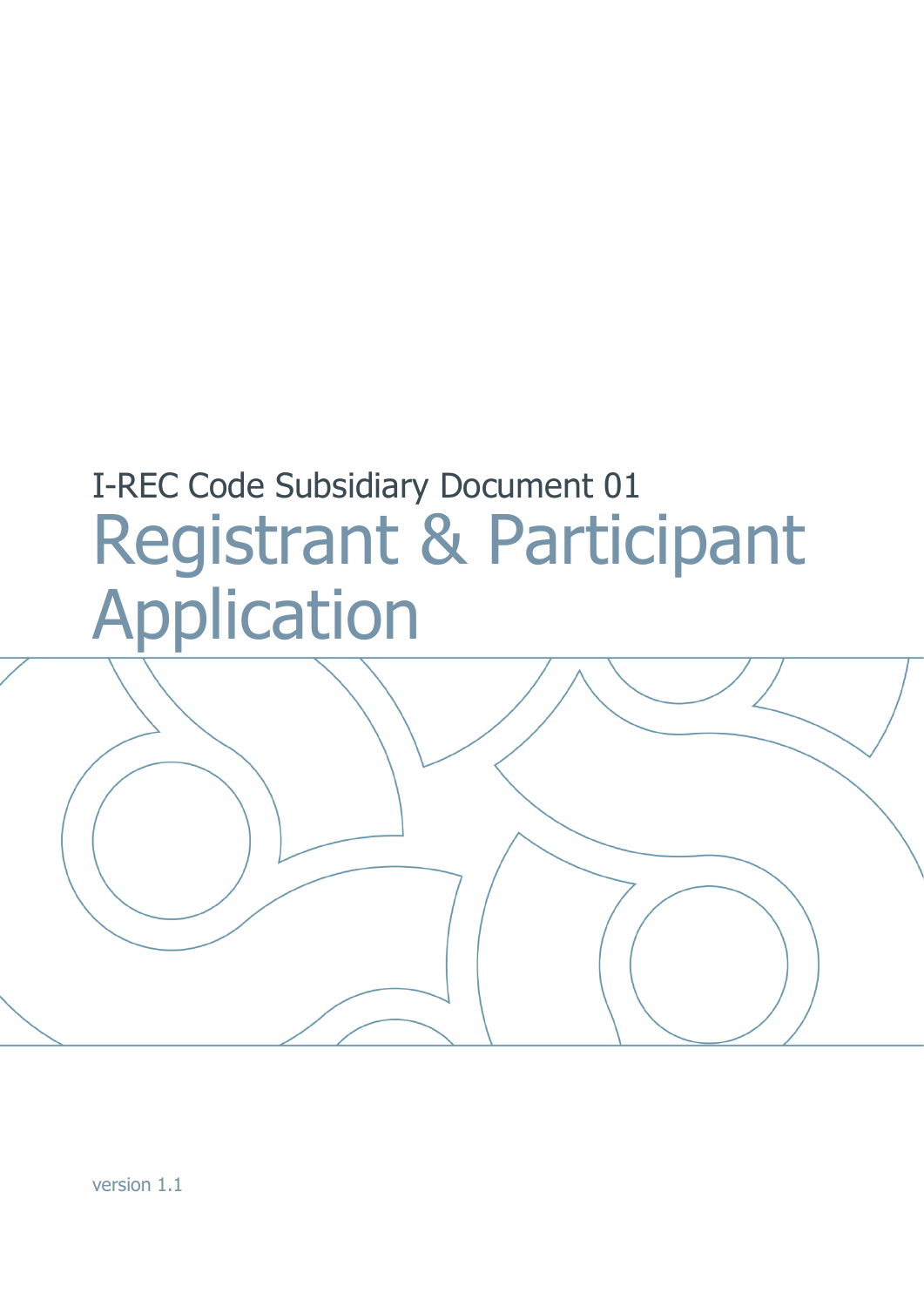

I-REC Code Subsidiary Document 01 **Registrant & Participant Application** Version 1.1

## Contents

| 1.1 |  |
|-----|--|
| 1.2 |  |
| 1.3 |  |
|     |  |
|     |  |
| 3.1 |  |
| 3.2 |  |
|     |  |
| 4.1 |  |
| 4.2 |  |
|     |  |
| 5.1 |  |
|     |  |
|     |  |
|     |  |
|     |  |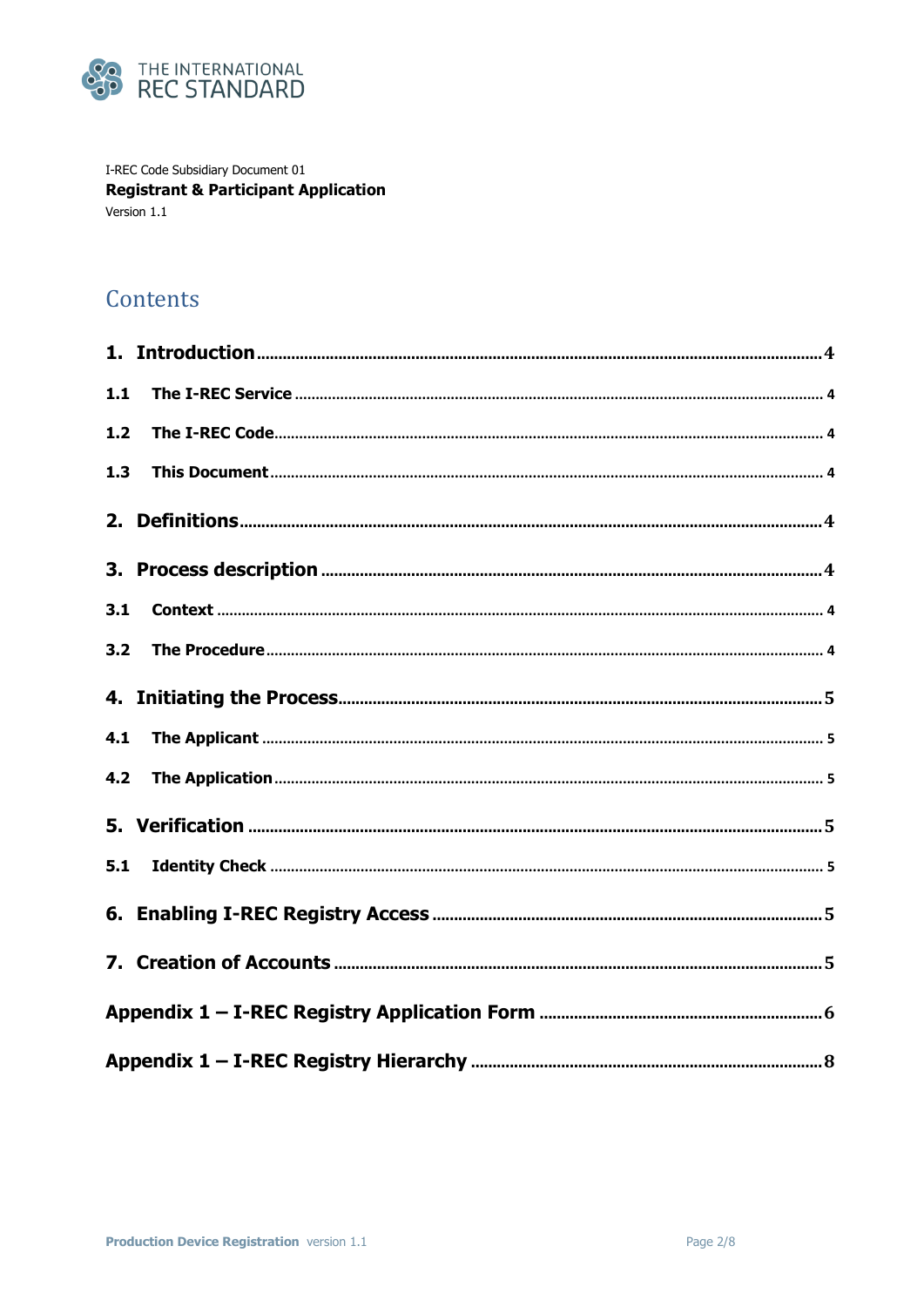

### **Document Control**

| <b>Version</b> | Originator<br><b>Approval</b> |                       | <b>Date</b> |
|----------------|-------------------------------|-----------------------|-------------|
| 1.0            | C Pooley                      | <b>I-REC Services</b> | 26.03.2014  |
| 1.1            | C Pooley                      | <b>I-REC Services</b> | 23.05.2019  |

## **Change History**

| <b>Description</b><br>Version |                                                                 |
|-------------------------------|-----------------------------------------------------------------|
| 1.0                           | Initial issue version                                           |
|                               | Housekeeping changes for registry software upgrade (CP 2019-03) |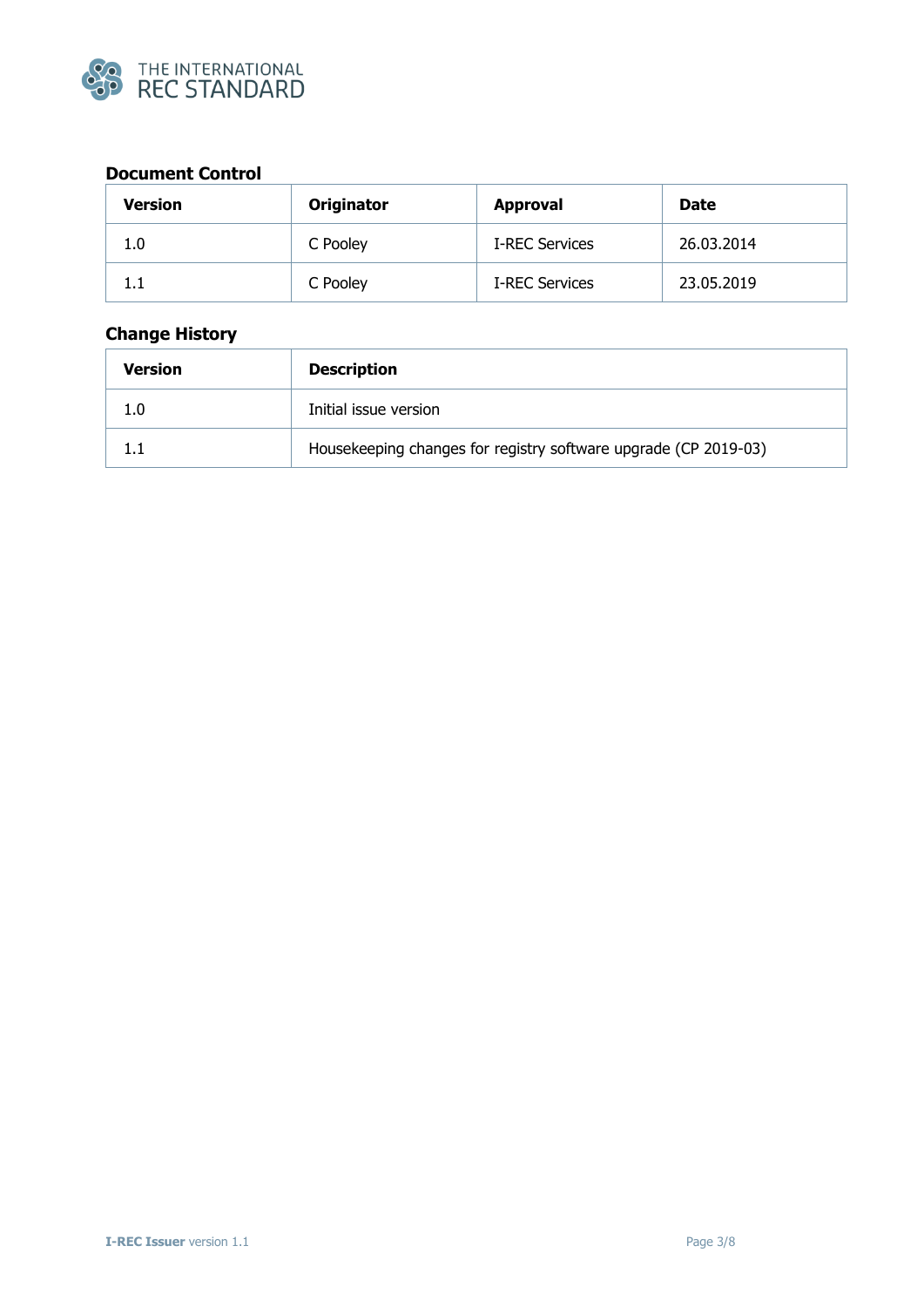

#### <span id="page-3-0"></span>**1. Introduction**

#### <span id="page-3-1"></span>**1.1 The I-REC Service**

The I-REC Service is a global electricity environmental attribute tracking system. It is designed to facilitate reliable Scope 2 carbon accounting consistent with various international accounting standards. I-RECs allow all electricity users to make a conscious and evidence-based choice for renewable electricity, in any country around the world.

#### <span id="page-3-2"></span>**1.2 The I-REC Code**

The I-REC Code is a statement of principles and a description of how the I-REC Service operates at high level. Detailed descriptions of procedures are contained in Code Subsidiary Documents such as this document.

#### <span id="page-3-3"></span>**1.3 This Document**

This document sets out the process for opening an Account on the I-REC Registry.

#### <span id="page-3-4"></span>**2. Definitions**

Unless specified in the table below, all capitalised terms shall have the meaning ascribed to them in the I-REC Code.

| Term | Definition<br>enniuon<br>ຼ |
|------|----------------------------|
|      |                            |
|      |                            |

#### <span id="page-3-6"></span><span id="page-3-5"></span>**3. Process description**

#### **3.1 Context**

Organisations and private individuals must register with I-REC Services in order to access the I-REC Registry beyond the public areas. Production Devices must be registered by a Registrant. An I-REC can only exist within an Account on the I-REC Registry. An organisation or individual wishing to hold I-RECs and participate in the market must become an I-REC Participant. A Registrant can also be an I-REC Participant. I-REC service providers are not permitted to trade in I-RECs except to fulfil their own carbon disclosure requirements. An outline of the hierarchy is shown in Appendix  $2 - I$ -REC Registry Hierarchy.

Through an Account, the I-REC Participant can transfer I-RECs to other I-REC Participants. He can also redeem I-RECs in order to establish a carbon report for his organisation. An I-REC Participant may hold multiple Accounts and may, for example, use a separate Account for each country/business unit/site. A user guide is provided on completion of registration.

#### <span id="page-3-7"></span>**3.2 The Procedure**

A person or organisation wishing to have access to the I-REC Registry, either as a Registrant or an I-REC Participant, initiates the procedure by completing the application form. In addition, the standard terms of service must be accepted. The application form will identify a lead user for the I-REC Registry. The lead user can create other users with access to those parts of the I-REC Registry applicable to the applicant's role. Once the application documentation is complete to the satisfaction of I-REC Services, it will create the relevant entries on the I-REC Registry.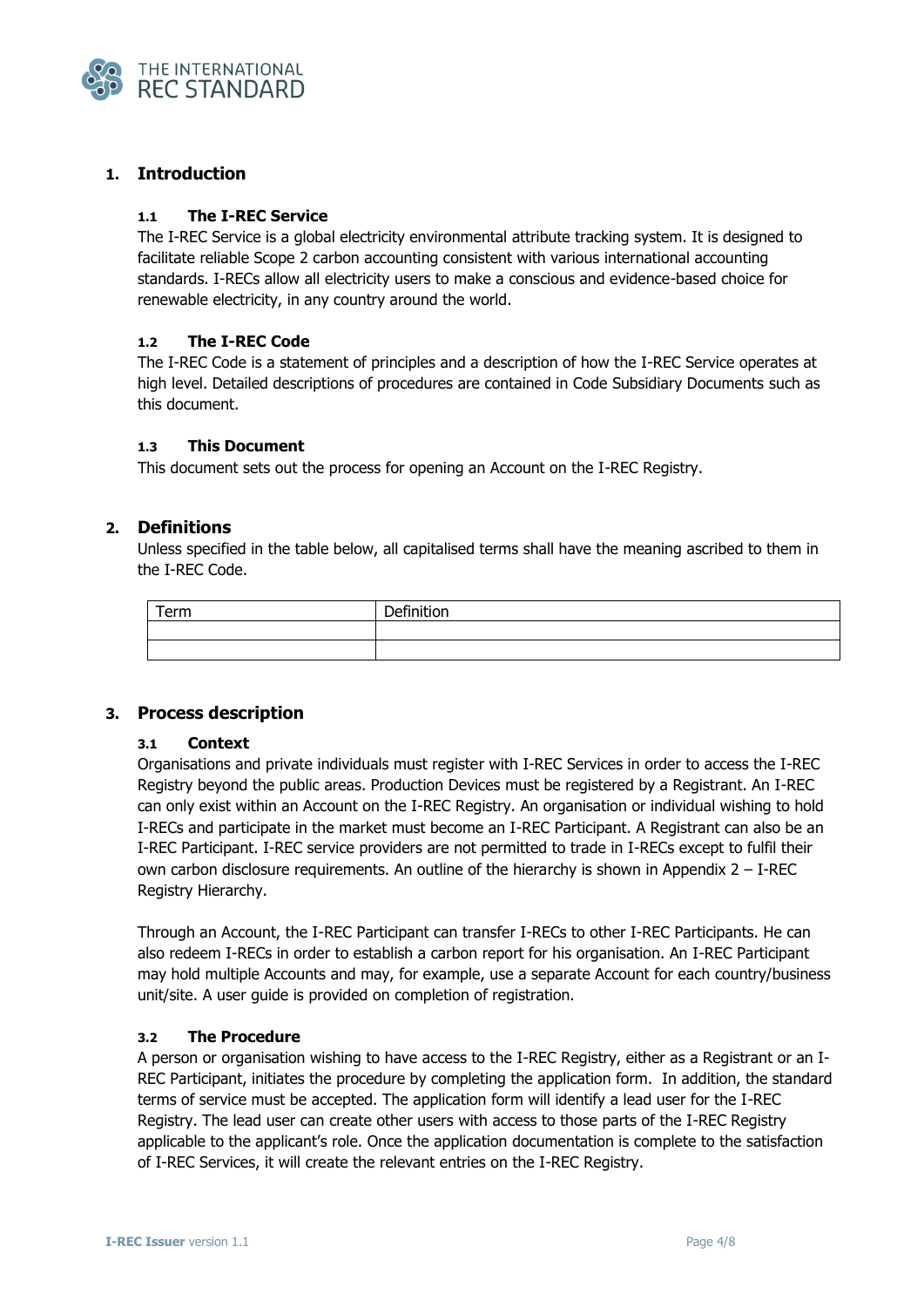

#### <span id="page-4-0"></span>**4. Initiating the Process**

#### <span id="page-4-1"></span>**4.1 The Applicant**

The applicant must be a legal entity ie. a private individual or a corporate body. Proof of identity will be required.

#### <span id="page-4-2"></span>**4.2 The Application**

The applicant should complete the application process on the registry. Alternatively, the standard I-REC application form can be downloaded from the I-REC website. A sample of the form can be found in Appendix  $1 - I$ -REC Registry Application Form. Input details must be completed in English and appropriate supporting evidence provided where requested.

The form should be submitted to I-REC Services. I-REC Services can request additional information in order to complete registration.

#### <span id="page-4-4"></span><span id="page-4-3"></span>**5. Verification**

#### **5.1 Identity Check**

The application will be reviewed by the relevant Issuer in the case of Registrants, or I-REC Services in the case of Participants. The reviewer must satisfy itself of the legal identity of the applicant. In the interests of an orderly and transparent market, the reviewer may consult national and international anti-fraud and money laundering authorities as part of the review. A list of Registrants and I-REC Participants will be published on the I-REC website.

Where the application involves an existing registered organisation (e.g. from the creation of a new holding company), I-REC Services will validate that the new parent subsidiary relationship is legally recognised.

#### <span id="page-4-5"></span>**6. Enabling I-REC Registry Access**

Once the review is complete and satisfactory, the reviewer will accept the details of the applicant on to the I-REC Registry.

Confirmation that registration has been completed will be sent to the applicant. I-REC Services will also advise the lead user of his userid and initial (time limited) password for gaining access to the I-REC Registry.

I-REC Services will provide a user guide showing how to access and manage the relevant I-REC Registry functions and how to create and manage other users within the organisation.

#### <span id="page-4-6"></span>**7. Creation of Accounts**

An organisation enabled on the I-REC Registry as an I-REC Participant has the ability to create and operate Accounts within the I-REC Registry. Accounts are required to hold or Redeem I-RECs. Each Account is registered against a specified country, which may be the country of business of the I-REC Participant or any other country. An I-REC Participant may hold multiple Accounts.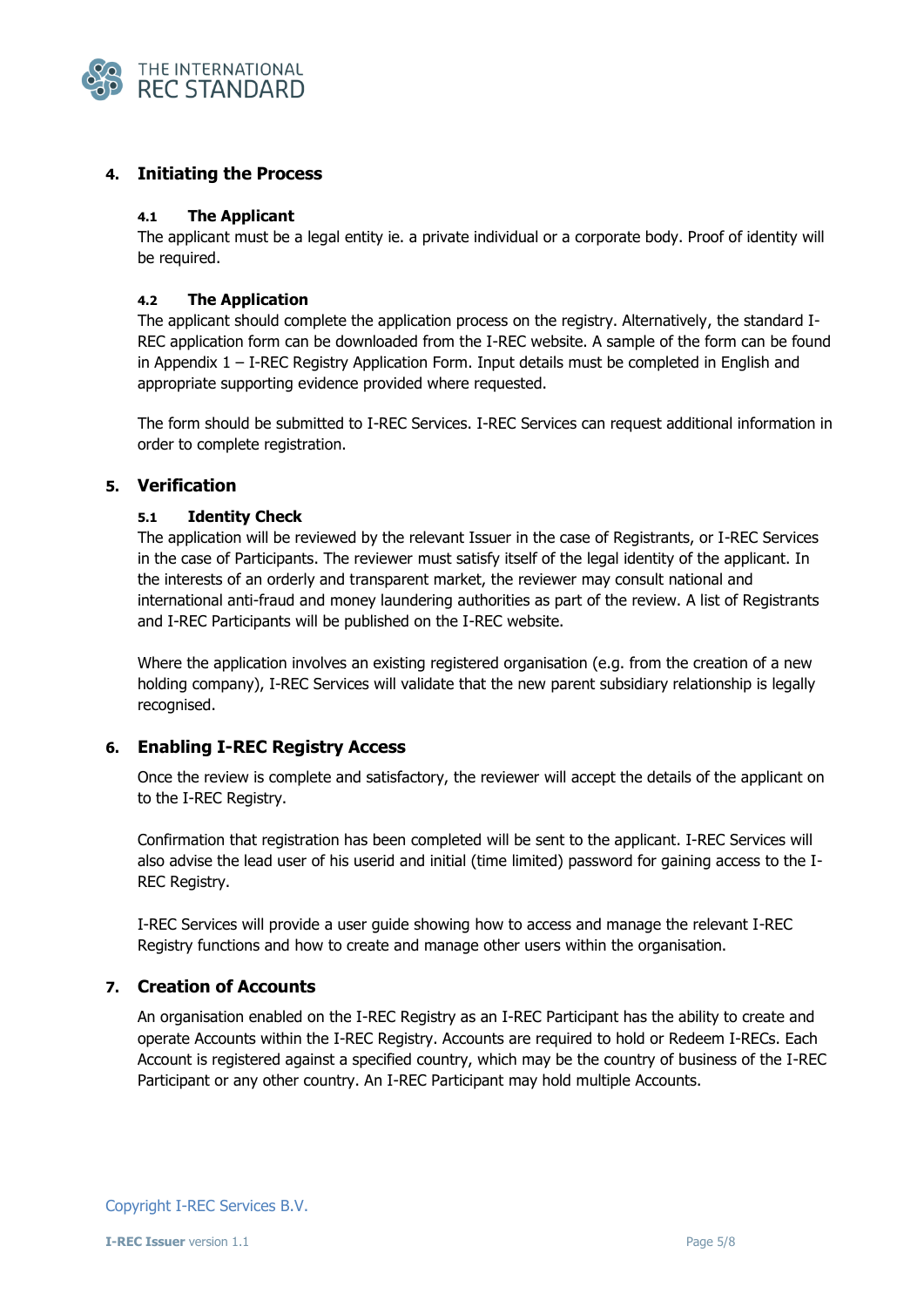

| New Application / Declaration of Changes*                     |                                                                                                        | <b>Date</b>                                                           |                              |                      |
|---------------------------------------------------------------|--------------------------------------------------------------------------------------------------------|-----------------------------------------------------------------------|------------------------------|----------------------|
| Role(s) requested under this application (please tick box)    |                                                                                                        | I-REC Participant $\Box$                                              |                              | Registrant $\square$ |
| <b>Applicant Details</b>                                      |                                                                                                        |                                                                       |                              |                      |
| <b>Applicant Legal Name:</b>                                  |                                                                                                        | <b>Website URL:</b>                                                   |                              |                      |
| Registered address line 1:                                    |                                                                                                        | <b>Main business</b><br>(e.g. food retailer):                         |                              |                      |
| Registered address line 2:                                    |                                                                                                        | Year of registration:                                                 |                              |                      |
| Registered address line 3:                                    |                                                                                                        | employees:                                                            | Approximate number of        |                      |
| Postal (ZIP) code:                                            |                                                                                                        | Name of the Chief<br><b>Executive Officer/General</b><br>Manager:     |                              |                      |
| Country:                                                      |                                                                                                        | <b>Chief Executive</b><br>Officer/General Manager<br>passport number: |                              |                      |
| Legal Status                                                  | Registered incorporated body/<br>Public sector entity/<br>Private individual/<br>Other (please state)* | Please state in which<br>is active:                                   | countries the organisation   |                      |
| Country of company                                            |                                                                                                        |                                                                       |                              |                      |
| registration/private<br>residence:                            |                                                                                                        | Please list the main (>10%)<br>shareholders:                          |                              |                      |
| Corporate registration<br>number/passport number:             |                                                                                                        | financial year (in USD):                                              | Balance sheet total for last |                      |
|                                                               | Primary Contact Details (where different from the registered details)                                  |                                                                       |                              |                      |
| <b>Organisation Name</b>                                      |                                                                                                        | Contact person:                                                       |                              |                      |
| Address line 1:                                               |                                                                                                        | e-mail:                                                               |                              |                      |
| Address line 2:                                               |                                                                                                        | Telephone:                                                            |                              |                      |
| <b>Address line 3:</b>                                        |                                                                                                        | Fax:                                                                  |                              |                      |
| Postal code:                                                  |                                                                                                        |                                                                       |                              |                      |
| Country:                                                      |                                                                                                        |                                                                       |                              |                      |
| Existing I-REC Registry organisation(s) to become subsidiary: |                                                                                                        |                                                                       |                              |                      |
| <b>Lead User Details</b>                                      |                                                                                                        |                                                                       |                              |                      |
| Family Name (surname)                                         |                                                                                                        |                                                                       |                              |                      |
| Other (Given) Names                                           |                                                                                                        |                                                                       |                              |                      |
| <b>Title</b>                                                  | Dr/Mr/Mrs/Ms/Other (please specify)*                                                                   |                                                                       |                              |                      |
| e-mail:                                                       |                                                                                                        |                                                                       |                              |                      |
| Telephone:                                                    |                                                                                                        |                                                                       |                              |                      |
| Fax:                                                          |                                                                                                        |                                                                       |                              |                      |

## <span id="page-5-0"></span>**Appendix 1 – I-REC Registry Application Form**

\*Delete as appropriate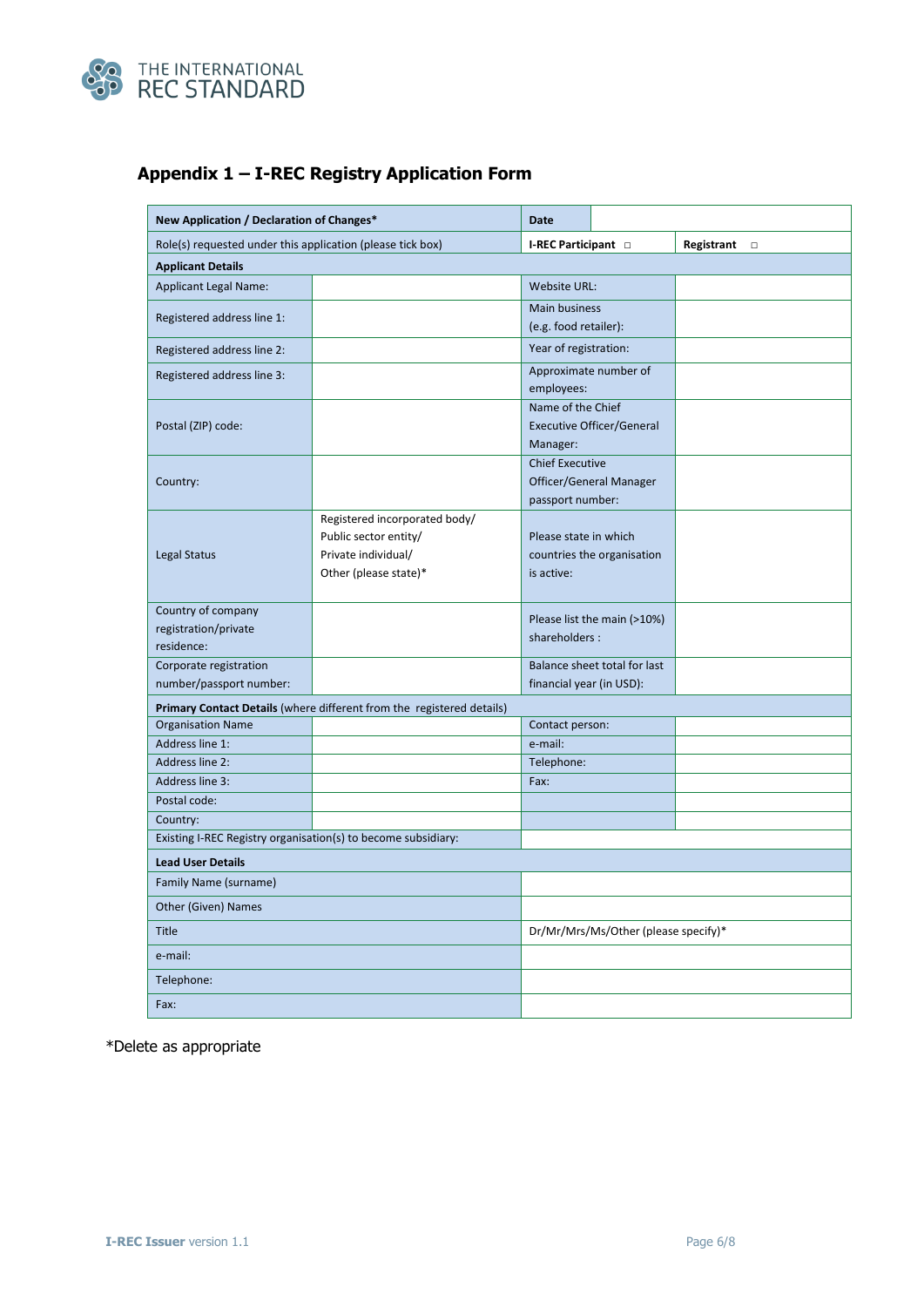

On behalf of the applicant, I warrant that the information contained in this application is truthful and exhaustive.

Any planned changes concerning the information given in this form will be announced in advance to I-REC Services. Any unplanned changes will be reported to I-REC Services at the first possible occasion.

| Signature                                                        |  |
|------------------------------------------------------------------|--|
|                                                                  |  |
| Print name and role of signatory (must be a principal or officer |  |
| of the company or the person named as the applicant above)       |  |